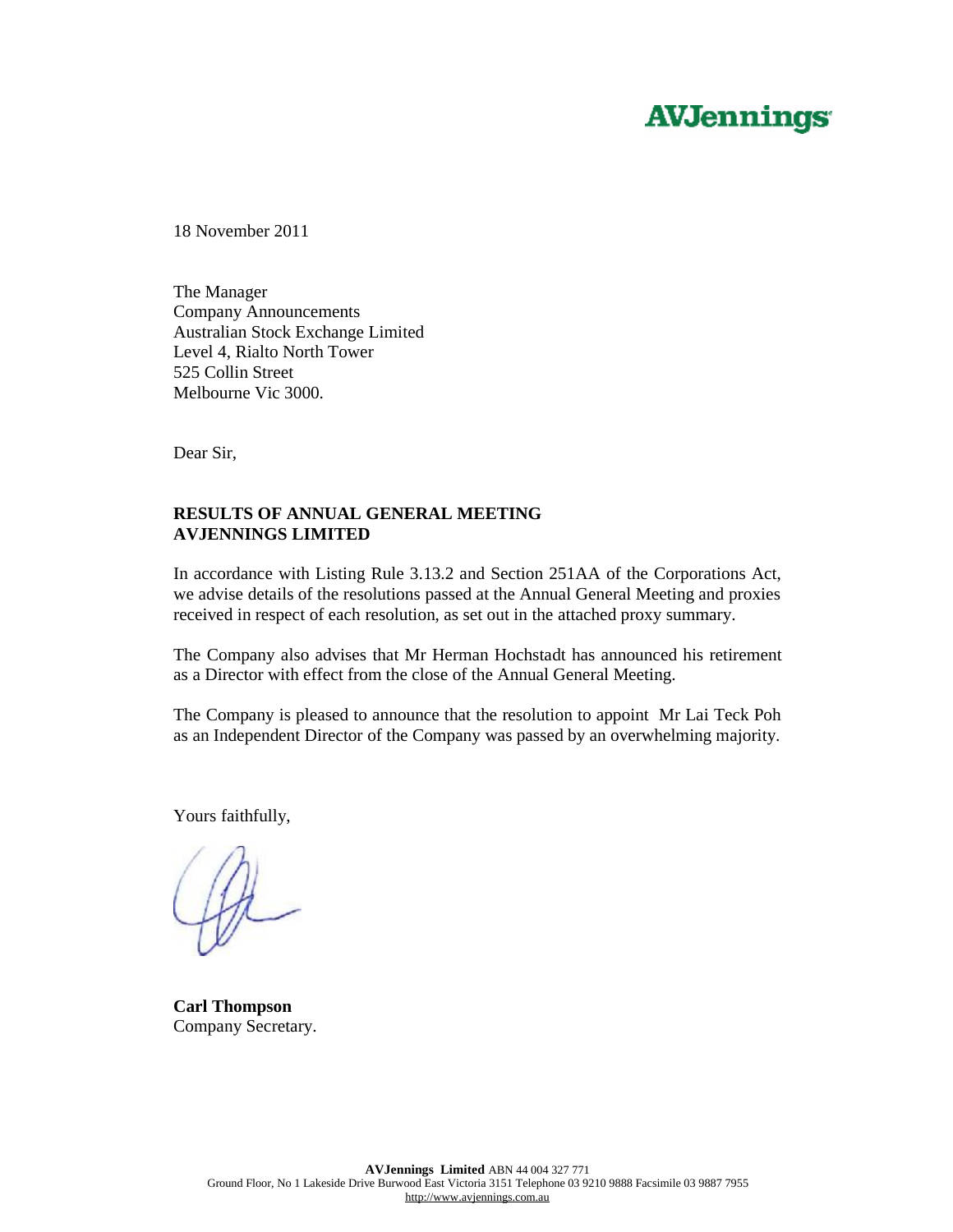### **2.. Adopt Remuneration Report**

The instructions given to validly appointed proxies in respect of the resolution were as follows:

| <b>In Favour</b> | <b>Against</b> | <b>Abstention</b> | <b>Proxy's discretion</b> |
|------------------|----------------|-------------------|---------------------------|
| 37,301,623       | 8,384,977      | 137,178           | 21,287,337                |

The motion was carried as an ordinary resolution on a poll, the details of which are:

| In Favour  | <b>Against</b> | <b>Abstention</b> |
|------------|----------------|-------------------|
| 58,315,651 | 8,384,977      | 137,178           |

#### **3a. Re-elect Mr Simon Cheong as a Director**

The instructions given to validly appointed proxies in respect of the resolution were as follows:

| <b>In Favour</b> | Against | <b>Abstention</b> | <b>Proxy's discretion</b> |
|------------------|---------|-------------------|---------------------------|
| 182,966,356      | 680,492 | 39,834            | 21,952,897                |

The motion was carried as an ordinary resolution on a poll, the details of which are:

| In Favour   | <b>Against</b> | Abstention |
|-------------|----------------|------------|
| 204,825,944 | 680,492        | 39,834     |

#### **3b. Re-elect Mr Bobby Chin as a Director**

The instructions given to validly appointed proxies in respect of the resolution were as follows:

| In Favour   | <b>Against</b> | Abstention | <b>Proxy's discretion</b> |
|-------------|----------------|------------|---------------------------|
| 182,829,227 | 792,727        | 61,734     | 21,955,891                |

The motion was carried as an ordinary resolution on a poll, the details of which are:

| In Favour   | <b>Against</b> | <b>Abstention</b> |
|-------------|----------------|-------------------|
| 204,691,809 | 792,727        | 61,734            |